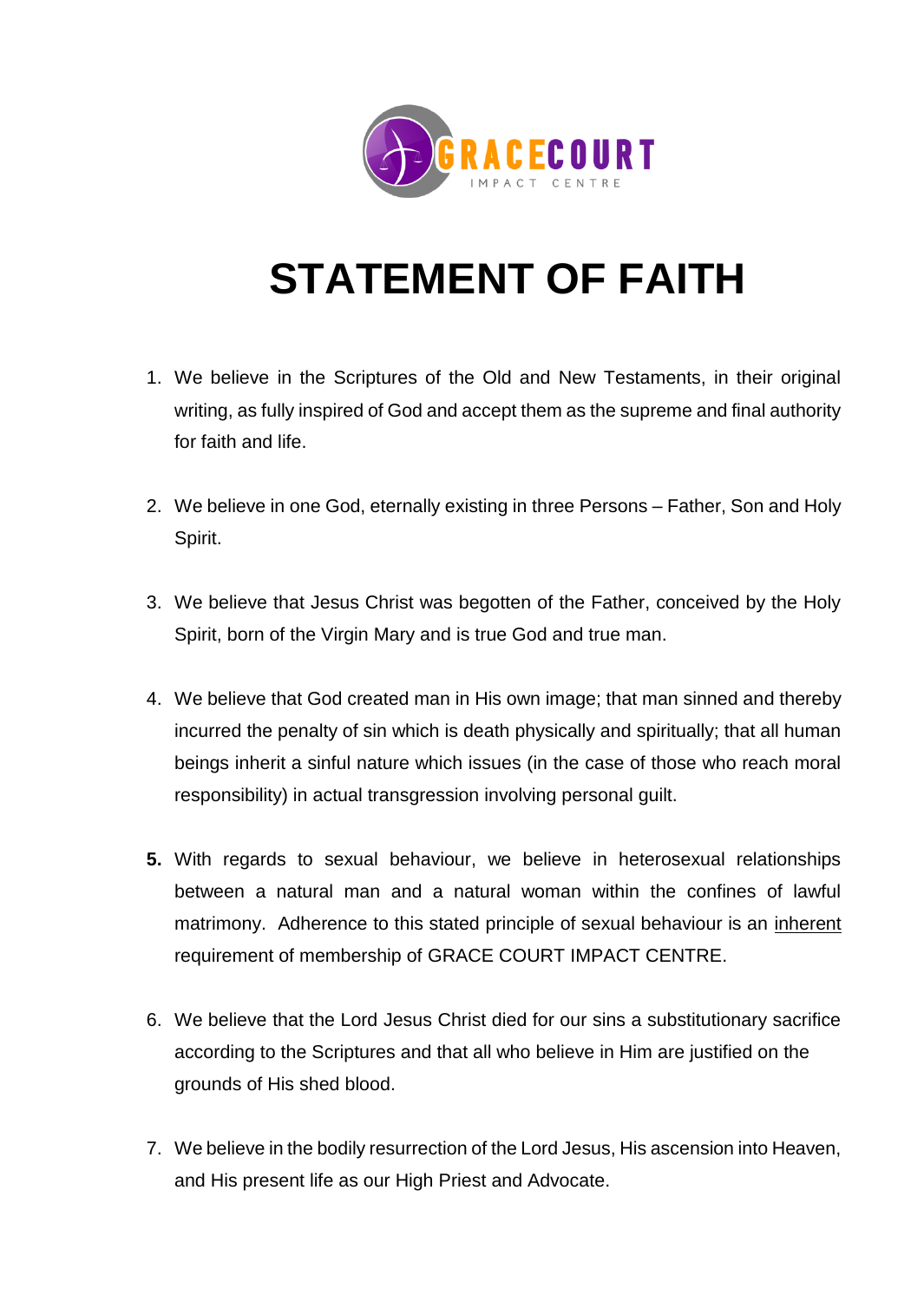- 8. We believe in the personal return of the Lord Jesus Christ.
- 9. We believe that all that repent of their sin and receive the Lord Jesus Christ by faith are born again of the Holy Spirit and thereby become children of God.
- 10.We believe in the baptism in the Holy Spirit, empowering and equipping believers for service, with the accompanying supernatural gifts of the Holy Spirit; and in fellowship with the Holy Spirit. We believe in the divinely ordained ministries of Apostle, Prophet, Evangelist, Pastor and Teacher.
- 11.With regards to submission to authority, we believe in the principle of being in authority because you are under authority. As such, it is understood that membership shall be subject to submission to authority in matters pertaining to church governance, doctrine and personal behaviour.
- 12.We believe in the resurrection of both the just and the unjust, the eternal blessedness of the redeemed, and the eternal banishment of those who have rejected the offer of salvation.
- 13.We believe that the one true Church is the whole company of those who have been redeemed by Jesus Christ and regenerated by the Holy Spirit; that the local church on earth should take its character from this concept of the Church spiritual and therefore, that the new birth and personal confession of Christ are essentials of church membership.
- 14.We believe that the Lord Jesus Christ appointed two ordinances Baptism in water and the Lord's Supper to be observed as acts of obedience and as perpetual witnesses to the cardinal facts of the Christian faith, that Baptism is the immersion of the believer in water as a confession of identification with Christ in burial and resurrection and that the Lord's Supper is the partaking of the emblems symbolic of the Saviour's broken body and shed blood, in remembrance of His sacrificial